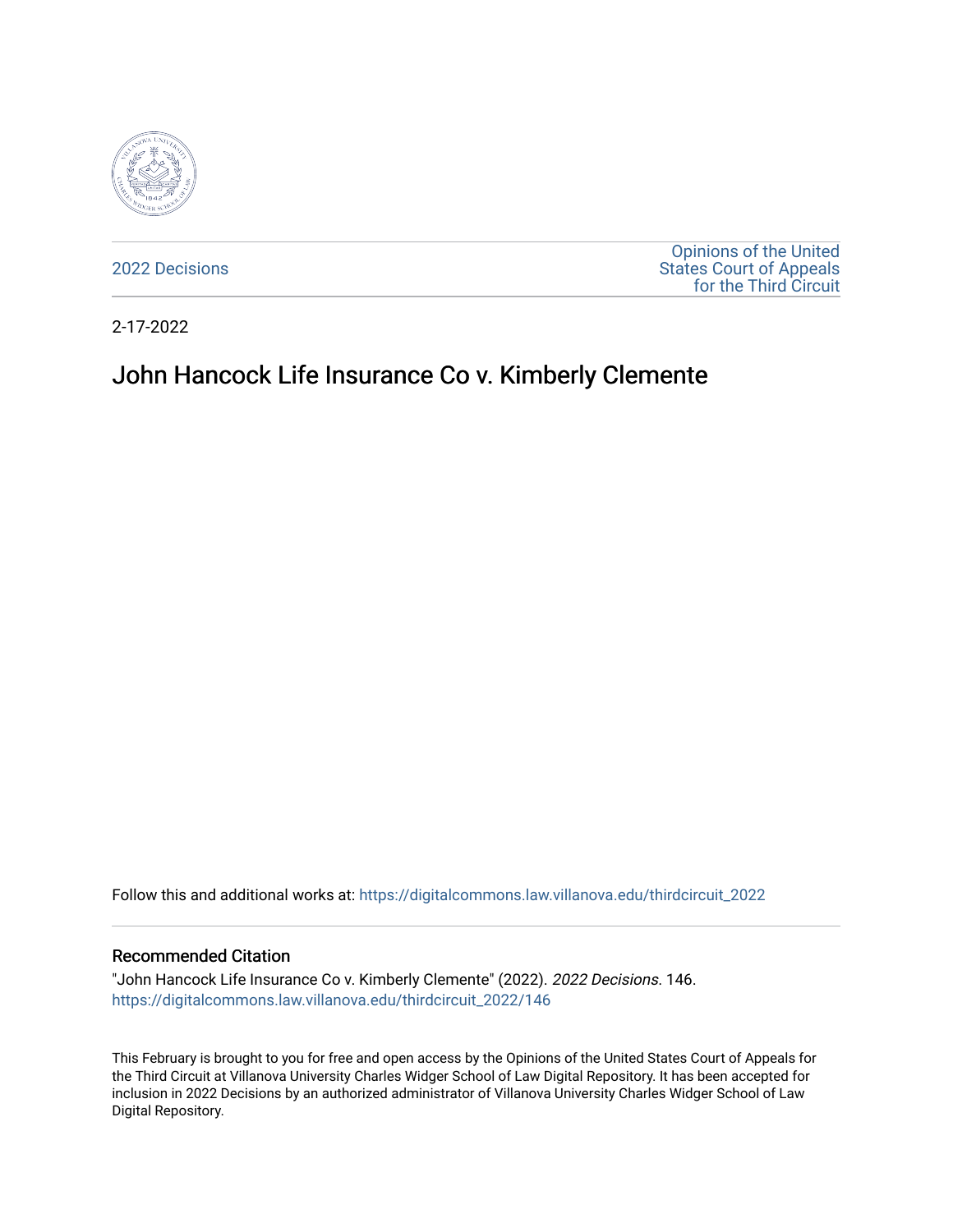## **NOT PRECEDENTIAL**

## UNITED STATES COURT OF APPEALS FOR THE THIRD CIRCUIT

\_\_\_\_\_\_\_\_\_\_\_\_\_\_\_

Nos. 20-2772 & 20-2931 \_\_\_\_\_\_\_\_\_\_\_\_\_\_\_

## JOHN HANCOCK LIFE INSURANCE COMPANY (U.S.A.)

v.

KIMBERLY CLEMENTE; M.C., a minor; S.C., a minor; I.C. a minor; G.C., a minor; NEVADA TRUST COMPANY; BRADLEY CLEMENTE; MICHAEL CLEMENTE; JOHN CLEMENTE; LINDA CLEMENTE; THE ESTATE OF JOHN S. CLEMENTE.

> Linda Clemente, Appellant in case 20-2772

Kimberly Clemente, M.C., a minor, S.C., a minor, I.C., a minor, G.C., a minor, Appellants in case 20-2931

\_\_\_\_\_\_\_\_\_\_\_\_\_\_\_

On Appeal from the United States District Court for the District of New Jersey (D.C. No. 3:17-cv-03824) District Judge: Honorable Anne E. Thompson

Submitted Under Third Circuit L.A.R. 34.1(a) on November 17, 2021

\_\_\_\_\_\_\_\_\_\_\_\_\_\_\_

Before: CHAGARES, *Chief Judge*, and BIBAS and FUENTES, *Circuit Judges*

(Filed: December 17, 2021) \_\_\_\_\_\_\_\_\_\_\_\_\_\_\_

# **OPINION\***

<sup>\*</sup> This disposition is not an opinion of the full Court and, under I.O.P. 5.7, is not binding precedent.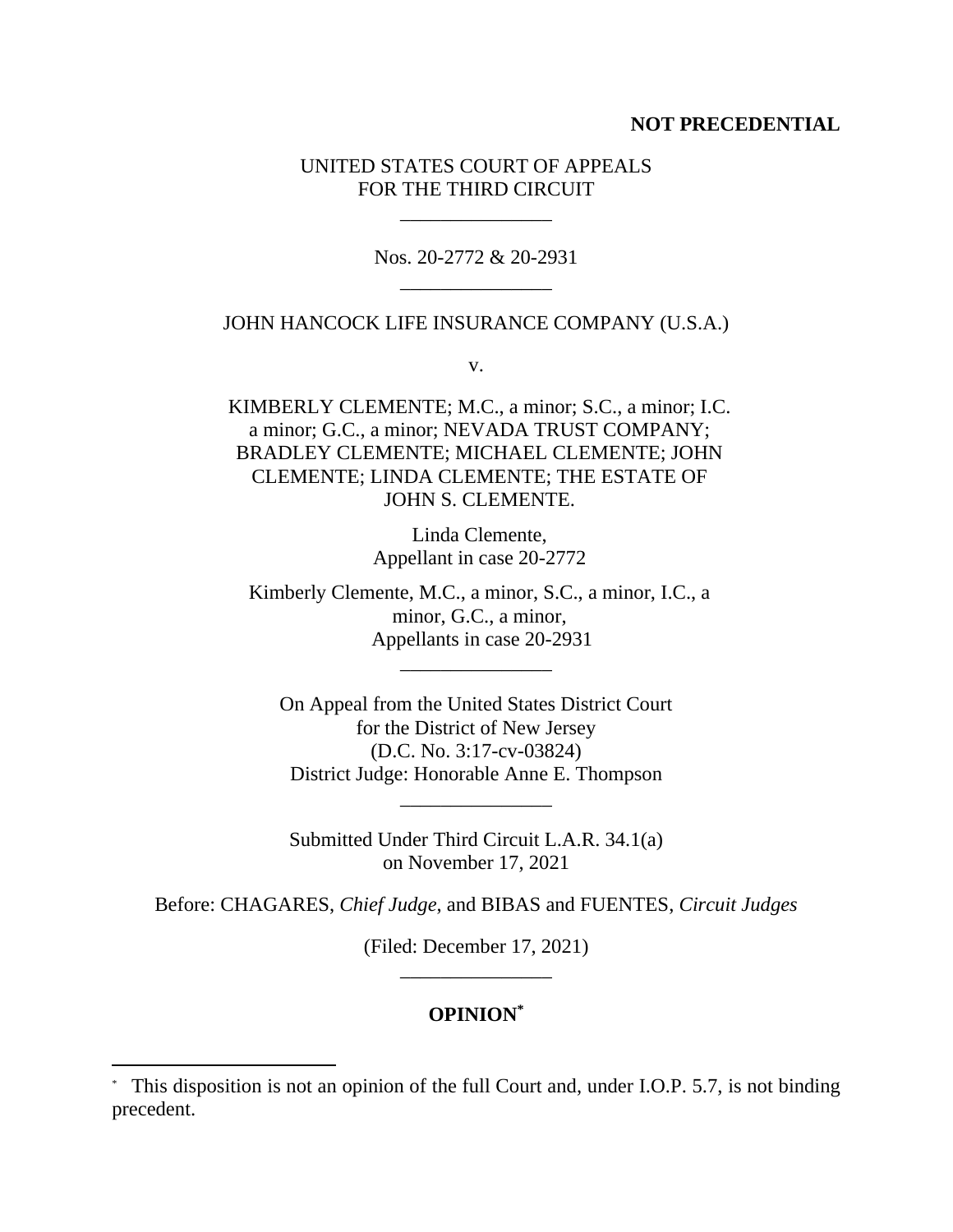BIBAS, *Circuit Judge*.

Much like the chancery cases of Dickensian England, this familial feud has snarled up into a tangled mess. A rich man died, but not before selling off his life-insurance policy. Now each of his ex-wives claims a stronger right to the policy than the buyer. Both have plausible equitable claims. But the buyer paid market value for the policy and had no notice of the ex-wives' interests. So it is entitled to the payout.

\_\_\_\_\_\_\_\_\_\_\_\_\_\_\_

## **I. BACKGROUND**

## **A. The insurance sale**

John Clemente was a successful cardiologist. But in a cruel twist of fate, he suffered from terminal heart disease. Knowing that his days were numbered, he sold his \$1.5 million life-insurance policy to enjoy the proceeds while he could.

Clemente sold the policy to Coventry First for **Coventry**. Coventry then assigned the policy to an affiliate, which sold it to Habersham for **the contract of Habersham**, in turn, sold it to Nevada Trust for **Exercise 1.** From then on, Nevada Trust paid the premiums.

## **B. The ex-wives**

A year and a half later, John died. His ex-wives discovered the sale and were not happy. Each claimed that a court order during her divorce barred him from selling the policy and entitled her to the payout. *See Travelers Ins. Co. v. Johnson*, 579 F. Supp. 1457, 1461–63 (D.N.J. 1984).

John's first wife, Linda, had filed for divorce in 2003. Though a court ordered that they distribute their assets equitably, John could not pay up and declared bankruptcy. In 2010,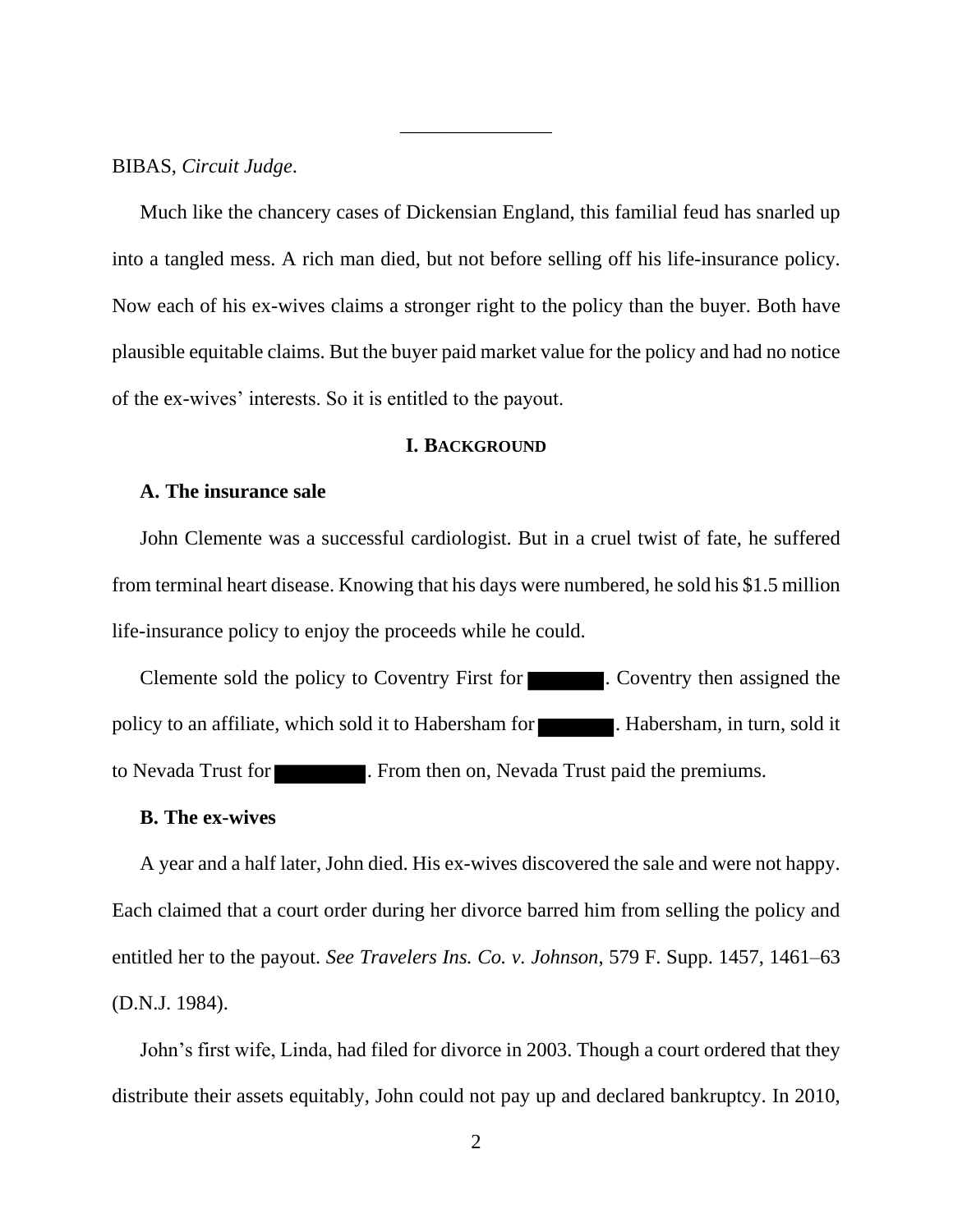the bankruptcy court found that Linda was his biggest creditor, and she recorded that judgment for \$2.7 million in New Jersey. Also, the New Jersey Superior Court ordered John to take out term life insurance for Linda's benefit. To comply, John named Linda as his lifeinsurance beneficiary.

But John's compliance did not last. In 2014, he took Linda off the policy and substituted his second wife, Kimberly. Several months later, he took Kimberly off and substituted his children. Kimberly soon filed for divorce, and a court ordered him not to dispose of any marital assets, including the life-insurance policy.

## **C. This lawsuit**

To resolve the competing claims, the life insurer filed this interpleader action in federal court. Linda and Kimberly argue that their divorce proceedings give them better claims to the life insurance. But the District Court disagreed. Nevada Trust, it reasoned, bought the policy in good faith for market value. When it bought the policy, Nevada Trust did not know about the ex-wives' interests. Even if Coventry knew of their claims, there was "no basis for imputing any knowledge that Coventry First may have had to Defendant Nevada Trust." App. 474. So Nevada Trust, the court ruled, could keep the policy payout.

Now both ex-wives appeal to us. The District Court had jurisdiction under 28 U.S.C. §1332, and we have jurisdiction under §1291. We review the District Court's grant of summary judgment de novo. *Tundo v. Cty. of Passaic*, 923 F.3d 283, 286 (3d Cir. 2019).

# **II. LINDA, AT LEAST, HAS AN EQUITABLE INTEREST IN THE INSURANCE PROCEEDS**

In New Jersey, if a court orders a divorcé to list his ex-wife as a life-insurance beneficiary and he disobeys, she has an equitable interest in the insurance proceeds. *Travelers*,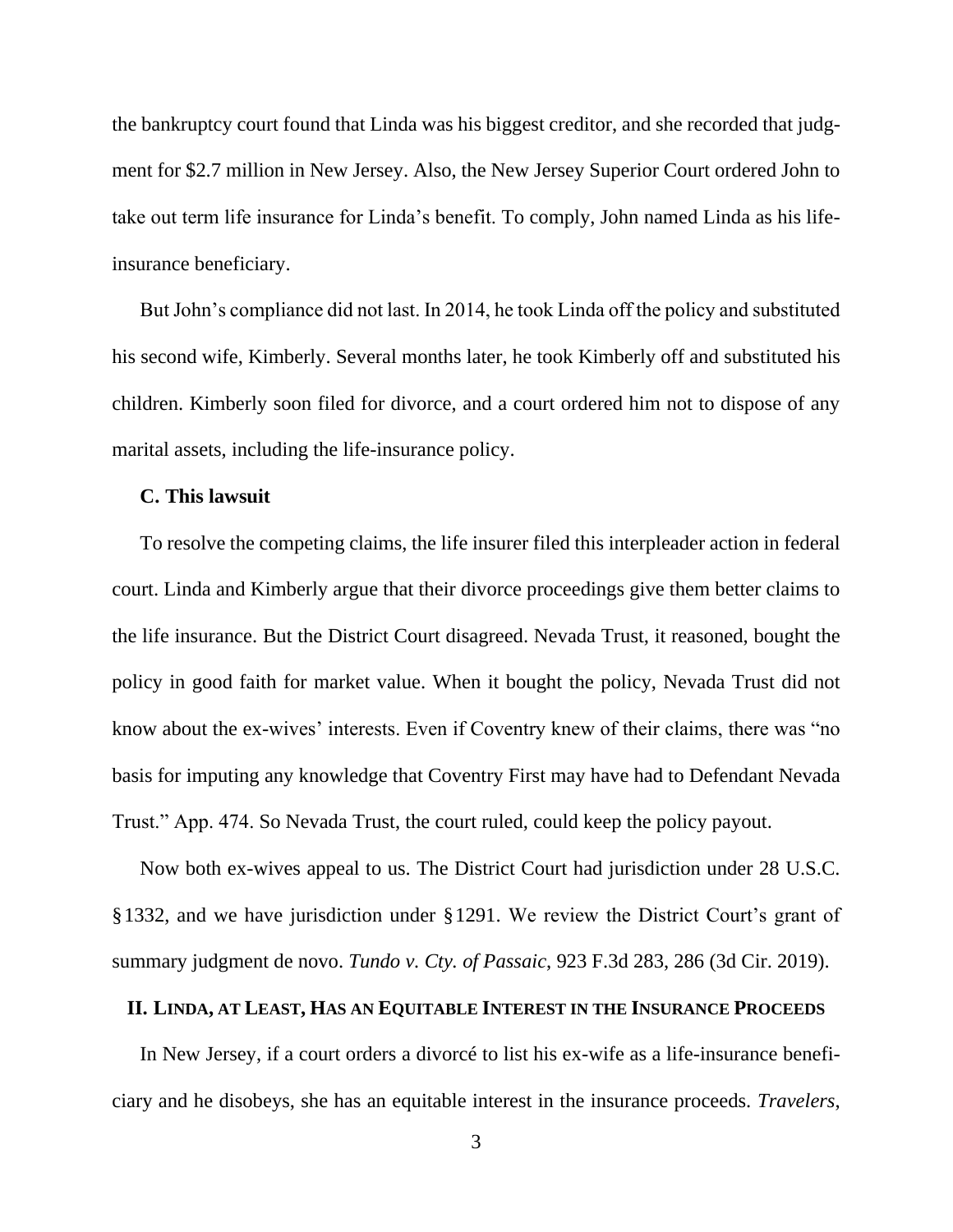579 F. Supp. at 1461–63; *see Della Terza v. Estate of Della Terza*, 647 A.2d 180, 181 (N.J. Super. Ct. App. Div. 1994).

This rule fits Linda's case. The Superior Court ordered John to get life insurance for her benefit. And though he complied at first, he soon removed Linda as a beneficiary. So Linda has an equitable interest.

Kimberly's interest is a closer call. She makes a claim on behalf of her minor children, who were the named beneficiaries when John sold the policy to Coventry. This claim rests on the divorce court's 2015 order not to dispose of any marital assets, including the lifeinsurance policy. Yet unlike other New Jersey cases recognizing equitable life-insurance interests, the court here never ordered John to name a particular beneficiary. *See Travelers*, 579 F. Supp. at 1460–63 (collecting cases).

But we need not decide whether to extend New Jersey law to recognize an equitable interest here. Even if Kimberly has one, Nevada Trust has the stronger claim.

## **III. NEITHER EX-WIFE HAS A REMEDY AGAINST NEVADA TRUST**

Both Linda and Kimberly ask us to protect their interests by imposing a constructive trust. We may do so when someone wrongfully transfers property subject to an equitable interest. *See, e.g.*, *Flanigan v. Munson*, 818 A.2d 1275, 1281–83 (N.J. 2003). To impose a constructive trust, we must find both that a party committed a wrongful act and that, as a result, the recipient was unjustly enriched. *Id.* at 1281. Here, only one of these requirements is met. Though John's sale was wrongful, Nevada Trust was not unjustly enriched.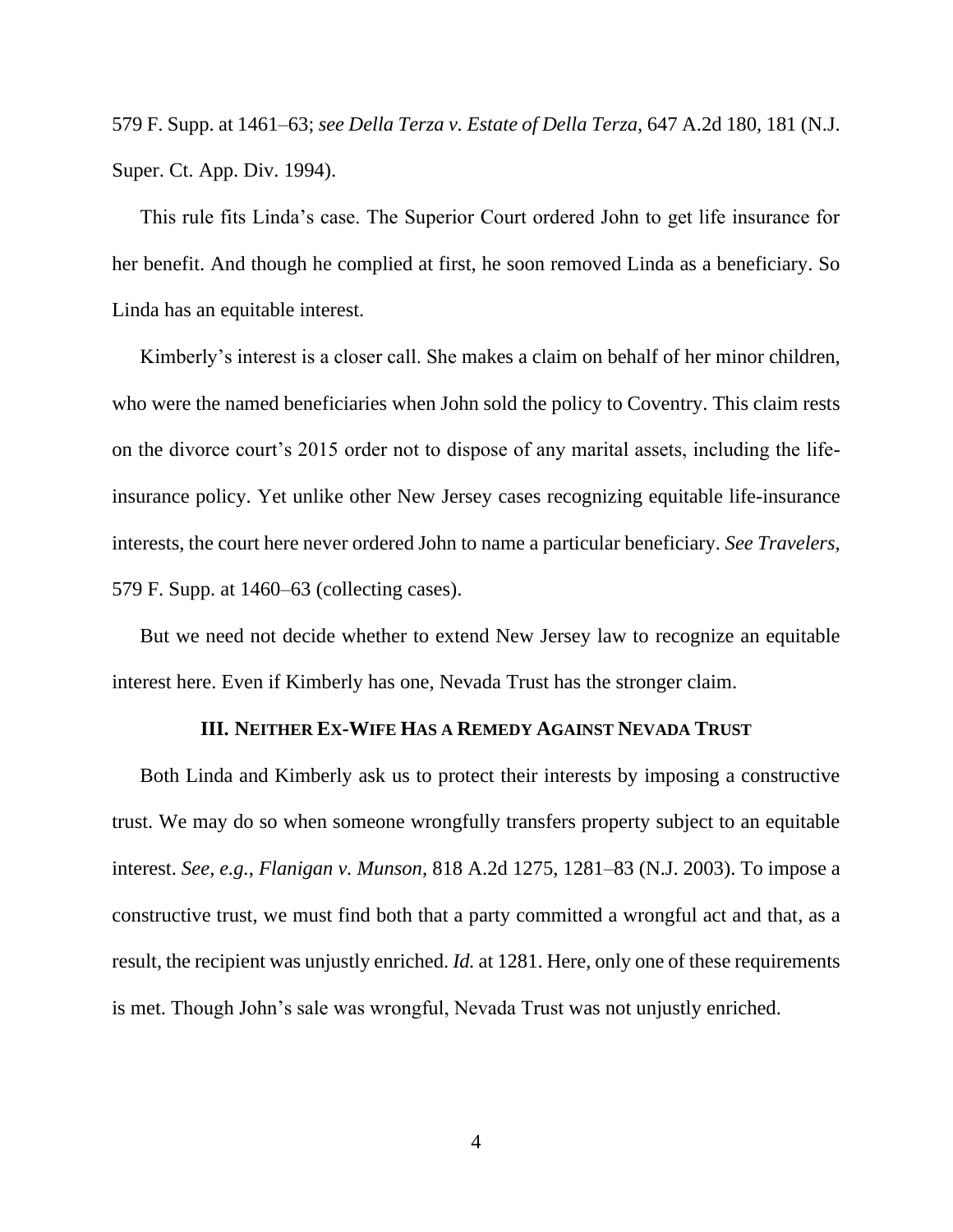#### **A. John was wrong to sell the policy**

John acted wrongfully twice over. By taking Linda off the policy, he defied a court order. And by selling the policy, he ignored a court order not to dispose of the marital assets he shared with Kimberly. *See Flanigan*, 818 A.2d at 1281–82. So the first requirement is satisfied.

#### **B. Nevada Trust was not unjustly enriched**

But the second requirement is not. Nevada Trust is a bona fide purchaser. It bought the policy at market price and had no notice of the ex-wives' claims. "[A] [b]ona fide purchaser for value … will prevail over one seeking to impose a constructive trust." *Hirsch v. Travelers Ins. Co.*, 341 A.2d 691, 693 (N.J. Super Ct. App. Div. 1975).

Nevada Trust paid market value for the policy. True, Kimberly argues that *Coventry* paid too little. But we focus rather on the price that *Nevada Trust* paid. *See Venetsky v. W. Essex Bldg. Supply Co.*, 100 A.2d 291, 296 (N.J. Super. Ct. App. Div. 1953) ("[A] person may have the standing of a bona fide purchaser although he acquires title from one who is not a bona fide purchaser."). And Kimberly does not dispute that *it* paid fair market value. Plus, there is no evidence in the record to the contrary.

Next, Linda and Kimberly argue that when Nevada Trust bought the policy, it had notice of their interests. But both of their notice theories fail.

*1. Record Notice.* Linda argues first that Nevada Trust had record notice. She points to the divorce court's order and the bankruptcy court's recorded judgment against John. But she cites no law to support her claim. True, in New Jersey a docketed judgment operates as a lien on *real* property and so binds a good-faith buyer. *Les Realty Corp. v. Hogan*, 714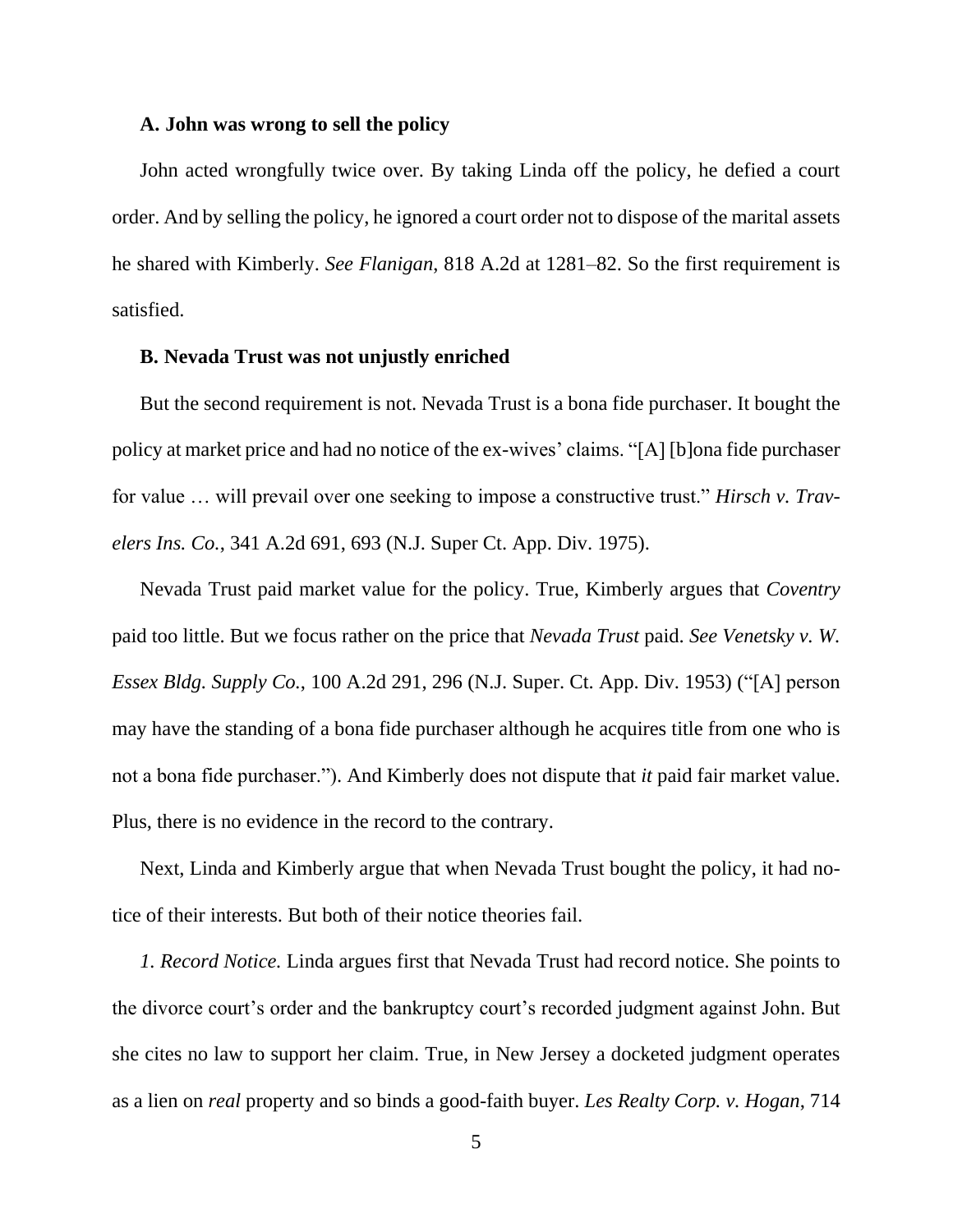A.2d 366, 368–69 (N.J. Super. Ct. Ch. Div. 1998). But that works because real property has a physical location. The buyer knows where the land is and must search that county's records. *See id.* at 369.

We see no suggestion that this rule also applies to life insurance or other intangible assets, and the ex-wives cite none. For one, New Jersey courts consistently phrase this record-notice rule as applying to real property. *E.g.*, *New Brunswick Sav. Bank v. Markouski*, 587 A.2d 1265, 1269–70 (N.J. 1991). For another, limiting record notice to land makes sense. Life insurance has no title registry. Nor does it have a physical location, which would limit where potential buyers must check county records. Linda's argument has no toehold in New Jersey law. We will not extend the records-search requirement to reach beyond realty.

*2. Inquiry Notice*. Linda and Kimberly also argue that Nevada Trust had to investigate whether others had prior claims to the policy. Because it did not, they say, it should be treated as on notice of their interests. They try to explain *why* Nevada Trust had to investigate. Yet their arguments do not persuade.

To start, Linda claims that when Nevada Trust bought the policy, it agreed to assume the risk of existing claims. But the contract of sale just allocates risk between the buyer and seller, not with third parties like Linda and Kimberly. Even if it did, Linda has no right to enforce the contract because she is not a party to it. *See First Nat'l State Bank of N.J. v. Carlyle House, Inc.*, 246 A.2d 22, 34 (N.J. Super. Ct. Ch. Div. 1968).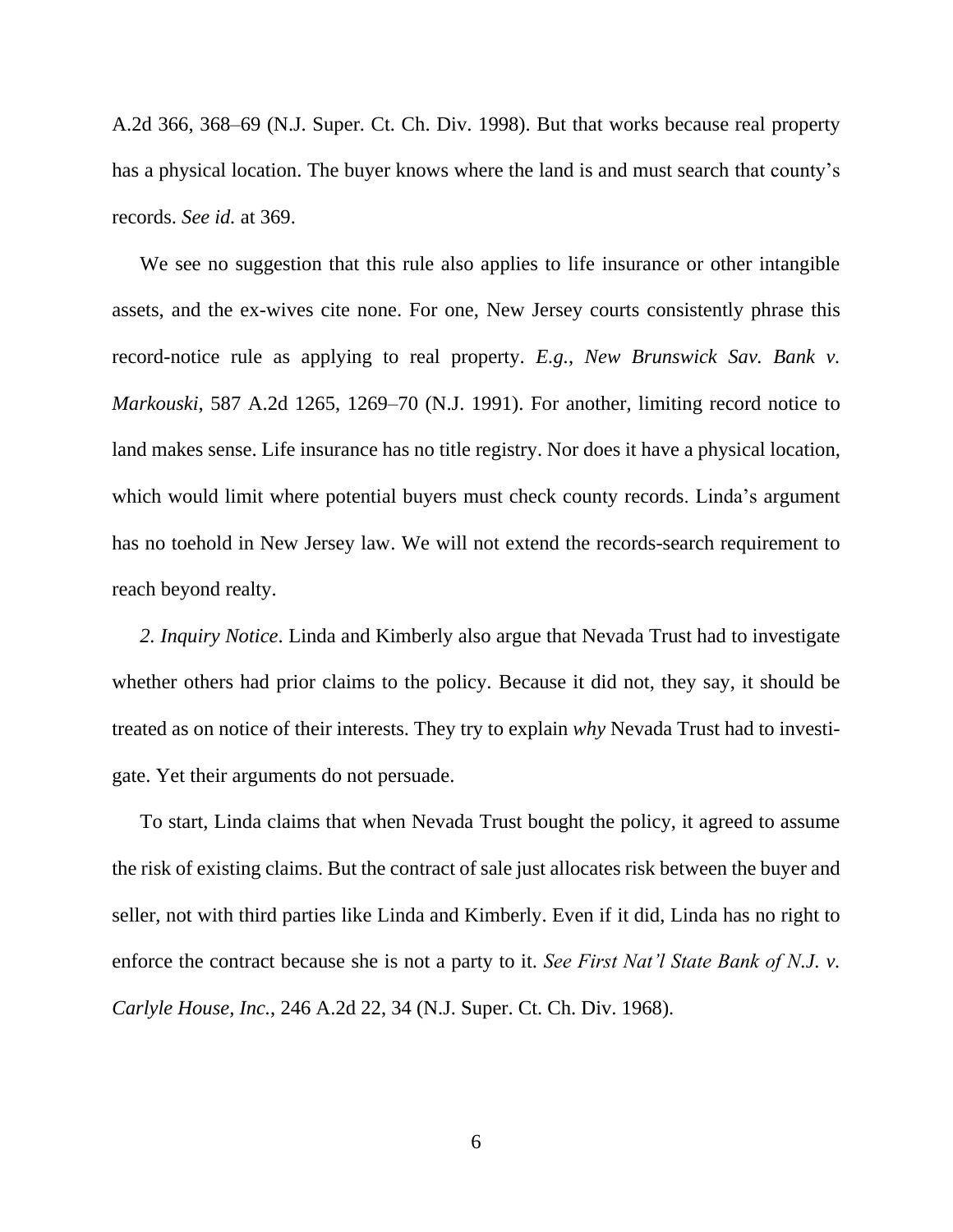Next, Linda argues that Nevada Trust owed a duty to its investors to "verify facts relevant to the investment and management of trust assets." N.J. Stat. Ann. §3B:20-11.3(e). True enough. But because Linda is not an investor in Nevada Trust, it owed her no duty.

Finally, the ex-wives argue that Nevada Trust had to investigate because it knew about John's divorces. This theory is plausible: where a "prospective purchaser of … property subject to an equity, learns of facts … which … would lead an ordinarily prudent man to a belief that there was a possibility that an equity existed, the purchaser has a duty to make a reasonable inquiry." *Bogert's The Law of Trusts and Trustees* §894 (2021) (citing *Prall v. Hamil*, 28 N.J. Eq. 66 (N.J. Ch. 1877)).

But there is no evidence that Nevada Trust knew about the divorces. Instead, the exwives invite us to impute Coventry's knowledge to Nevada Trust. Yet we have no reason to do so. As undisputed testimony shows, the companies have no common ownership and never communicated about the policy. So Nevada Trust had no notice of facts that would give rise to a duty to investigate.

Because Nevada Trust paid fair market value and had no notice of the ex-wives' interests, we may not impose a constructive trust on the insurance proceeds.

## **IV. KIMBERLY'S POLICY ARGUMENT FAILS**

Kimberly asks us to set aside Nevada Trust's claim based on New Jersey's public policy to ensure payment of child support. She rests on a court of equity's "sound discretion, according to the principles of equity and essential justice in the particular circumstances and the requirements of positive law and sound public policy." Kimberly Br. 12–13 (quoting *Burke v. Hoffman*, 147 A.2d 44, 48 (N.J. 1958)).